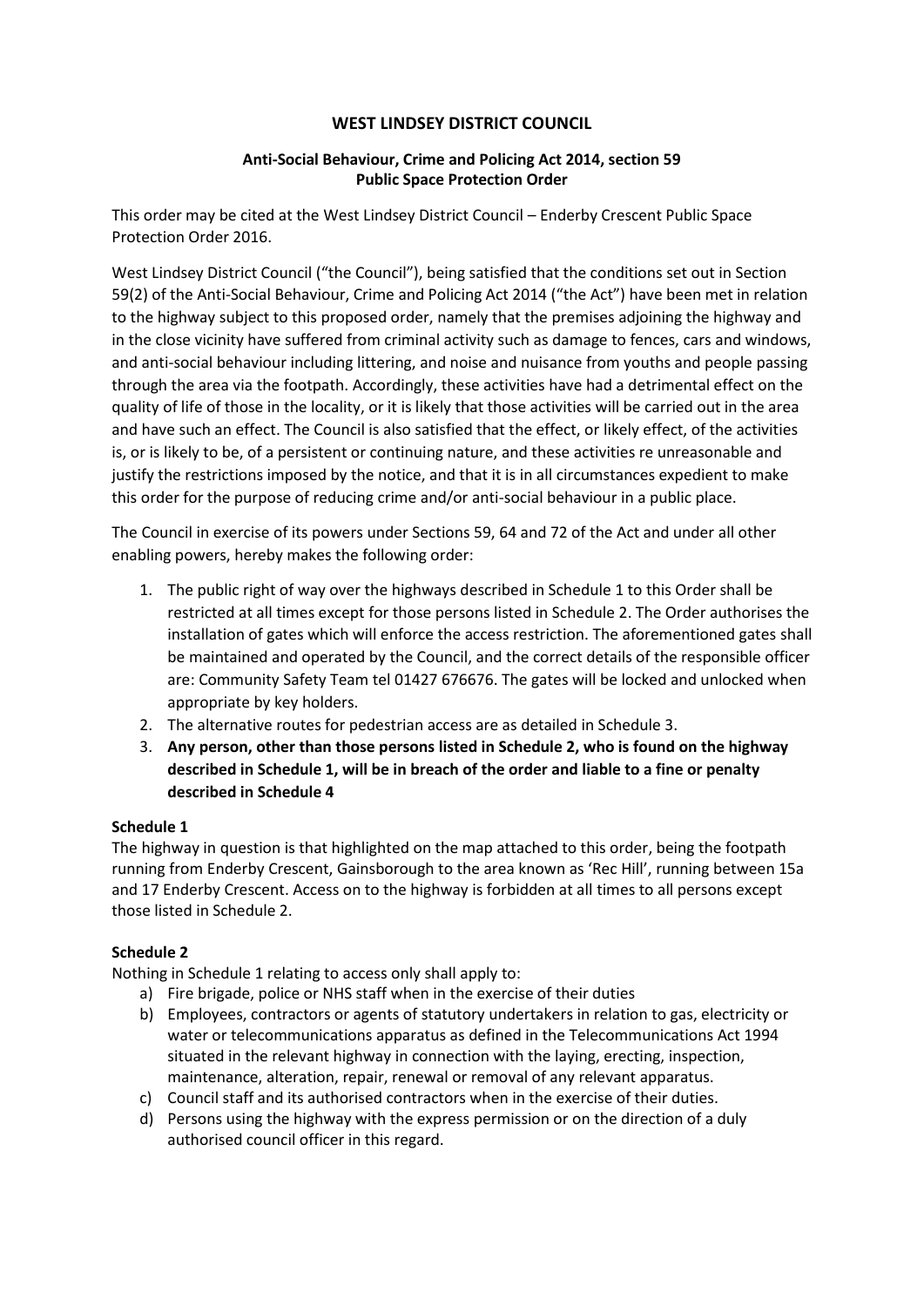### **Schedule 3**

The alternative routes for pedestrian access are via Pingle Hill to Middlefield Lane, or via Scouts Hill to Middlefield Lane. Plan of alternative routes is shown below.

#### **Schedule 4**

- 1. It is an offence for a person without reasonable excuse to engage in activity that is prohibited by this order, in this case to access or use the highway defined in Schedule 1.
- 2. A person found to be in breach of this order is liable on summary conviction to a maximum penalty of a level 3 fine or to a fixed penalty notice of £75.

The Order shall come in to operation on [ ] and shall have effect for a period of 3 years thereafter, unless extended by further orders under the Councils statutory powers.

If any interested person requests to question the validity of this order on the grounds that the Council did not have the power to make the order or that a requirement under the Act has not been complied with, then he or she may apply to the High Court within six weeks from the date in which the order is made.

GIVEN under the Common Seal of West Lindsey District Council on the ……………………………………. Day of ……………………………………. 2016

The Common Seal of West Lindsey District Council was hereunto affixed in the presence of

# **Authorised Officer**